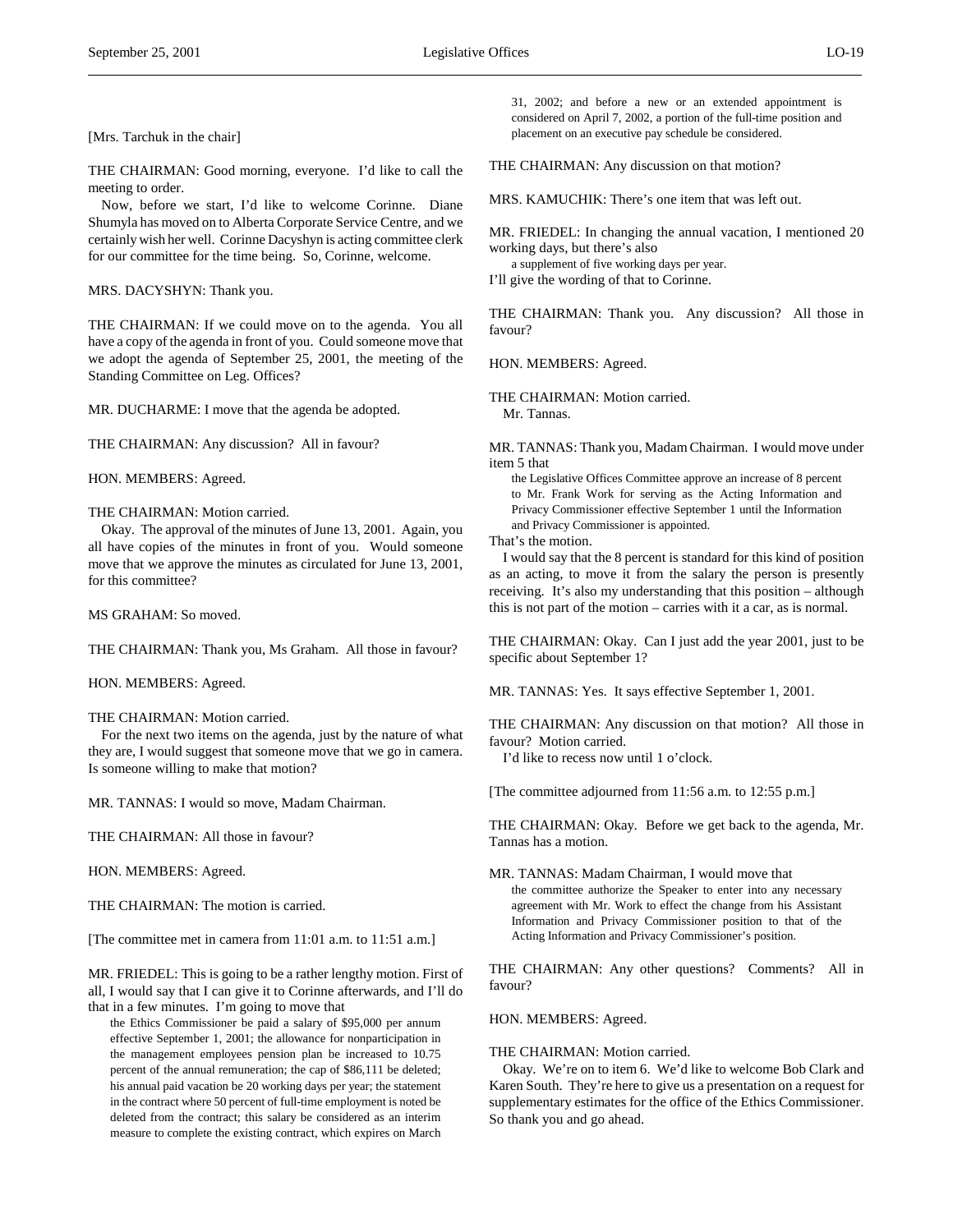MR. CLARK: Well, thank you very much. I would just make four or five quick comments, Madam Chairman, and then it's certainly in the committee's hands. We've sent the budget over, and I would say, too, at the outset that frankly it's much larger than we had originally thought it was it was going to be as a result of reasons which I will mention.

In this salary area you know we're adding a person to be a receptionist/administrative support person, and we have put in that area approximately \$30,000. Hopefully, that person is going to be starting in the vicinity of the second or third week in October. We have temporary people there now. I don't think any of you have been to the office recently, but everything is about yea far from the walls because they haven't got the baseboards on and all of that kind of material finished yet and haven't got some of the stuff on the walls. They tell us that's going to take place in due course, and I think due course is likely going to be in October. I hope sooner rather than later.

The other portion in the salary area dealt with the salary of a commissioner. Over lunch the chairman advised me of your discussion and decision this morning. You know my views on it. Certainly, that's the committee's job to deal with all those kinds of issues.

The second area is contracts and services. It has come to my attention recently that in all likelihood there is going to be a review committee on the conflict of interest legislation come in to being next year. So I have put some money in for legal counsel under the contracts and services area.

You may recall that the Auditor General, in either his last report or perhaps two reports back, made the proposition that offices should actually pay for the services they're getting. Over the period of the last several years the IPC office has provided reception personnel and financial services to the office of the Ethics Commissioner, so a portion of that additional \$40,000 there is what our office is going to be paying the IPC office for those kinds of services.

The third area, materials and supplies, primarily is made up of a computer system and a stand-alone file server. I think it's fair to say that the \$33,000 is virtually all a onetime expenditure in getting the office set up.

Just three other quick comments. One is as far as furnishings are concerned. Karen has been very successful in going to – I used to call it government surplus; I don't know what they call it now. She's got part of the furnishings for the office from there. I don't think we have any new furnishings; have we?

MISS SOUTH: No, but we have to pay IPC for some of the furniture that they paid for as Information and Privacy Commissioner.

MR. CLARK: And that is in the materials and supplies portion.

Anything else in the materials and supplies area, Karen, other than the new computer system and the file server?

MISS SOUTH: That should cover it.

MR. CLARK: Two other comments. One would be that I've looked at this office, rightly or wrongly, really as an office being somewhat comparable to the deputy minister level. I really based that on nothing more magic than that that's basically what they've done in other jurisdictions and that we deal with people at that kind of level, if that's a fair way of putting it. I've never felt that this was an office that we kind of pay on the basis of how busy you are or how busy you're not, primarily because it seems to me that it's in everyone's interest if you're not very busy, and that's very much part of the work that we try and do.

That's an overview, Madam Chairman, of the reasons for the increases: the salary things, basically the commissioner's salary and the receptionist's, the administrative person; the contract services as a result of the legal services that we plan to get outside for the conflict of interest legislation; plus the payment we're going to be making to IPC for ongoing legal services and for finances and personnel services there; and then materials and supplies for the computer system and file server.

THE CHAIRMAN: Great. Thank you very much. Are there any questions?

MR. FRIEDEL: I don't have any questions, but I'm prepared to make a motion, Madam Chairman. But before I do that, I'm going to make an observation. We've had kind of a working relationship with yourself and other Leg. officers where occasionally we approve budgets based on the best available information. There have been a number of times when there was a probability of spending money, but at the end of the year it really wasn't spent and it was just turned back. We've had a fairly comfortable relationship. You know, money that isn't needed isn't spent. So I'm quite willing to forego questioning line by line and suggest that we just go ahead with it as it is, on that understanding.

The motion would be that

we approve this revised budget and request a supplementary estimate adjusted to reflect the commissioner's salary and the related benefits that we approved in the previous motion today.

THE CHAIRMAN: Okay. Is there any discussion on the motion? Ms Blakeman.

MS BLAKEMAN: Well, yes, in that I'd like to ask some questions.

THE CHAIRMAN: Certainly. Go ahead.

MR. FRIEDEL: I'm assuming that when you make a motion, it's up for debate then.

MS BLAKEMAN: Yes, so part of the discussion of the motion. I'm wondering if I can get a bit more information about the anticipated costs of the legal advice for the review of the act. Could you give me a bit more on the breakdown of the anticipated costs there? As well, I'm interested in whether that is expected to be in-house legal advice or whether it's expected that it would be a contract with an outside firm.

MR. CLARK: It came to my attention in the last likely three or four weeks that this was a very real possibility. Quite frankly, I haven't approached the person yet, but we've used David Jones for these kinds of situations in the past, and I would approach him again.

MS BLAKEMAN: I'm sorry; I don't know who David Jones is. Pardon my ignorance.

MR. CLARK: Oh, the firm of De Villars Jones. David I think is regarded as one of the better lawyers in the area of administrative law. He's done work for my office of the Ethics Commissioner on a number of other occasions, and I've found him to be very good, and that's why. We put the amount of \$10,000 in.

If I could speak to Gary's point. I think, Gary, if you go back, we've always turned money back every year on the Ethics Commissioner side and when I had other responsibilities too. It

 $\overline{a}$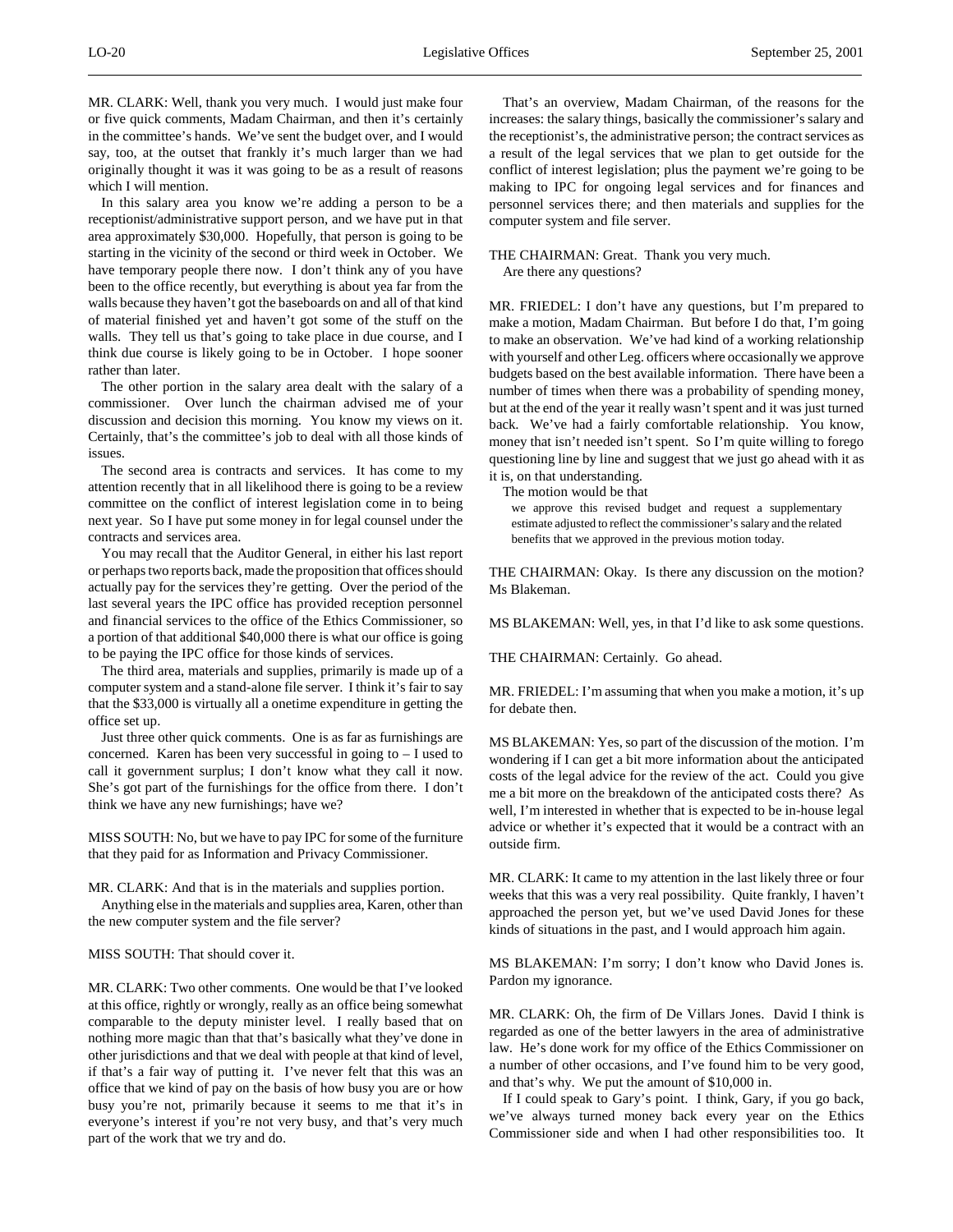*1:05*

 $\overline{a}$ 

THE CHAIRMAN: Any other questions, comments? Mr. Tannas.

MR. TANNAS: Thank you, Madam Chairman. Maybe I'm a slow learner, and that's probably agreed, but we're on the 2001-2002 budget. So I take from that that we did not approve the budget last year, or is this just a straight supplemental?

MR. FRIEDEL: This is an adjustment to reflect the paring off of the Ethics Commissioner's office from the freedom of information commissioner's joint office and reflecting the additional cost of operating the two separate offices, I presume.

MR. TANNAS: Okay. So it is a supplementary budget then?

MR. FRIEDEL: Yes.

MR. TANNAS: That makes some sense then. Okay.

THE CHAIRMAN: Any other questions, comments? Then I'll call the question. All in favour of the motion?

# HON. MEMBERS: Agreed.

THE CHAIRMAN: Motion carried.

Thank you very much for joining us this afternoon.

What I would suggest, if the committee is in agreement – we have Mr. Work coming to give a presentation on our next item. While we await him, why don't we move to item 9, which is the update on the process of the appointment of the select special information and privacy commissioner search committee. I just wanted to remind the committee that my take after the last meeting and comments of individuals is that there is a desire among this committee to do a search for that position. I do need to remind the committee that a select special information and privacy commissioner search committee is separate from this standing committee, and as such it is appointed by the Assembly and given its mandate and membership by the Assembly. What we could do and should do, if that's the direction that we want, to see how we want this next appointment to proceed, is have somebody move that

the chair of the Standing Committee on Leg. Offices write a letter to the Minister of Justice and Government House Leader requesting that a government motion be introduced in the fall 2001 sitting of the 25th Legislature to establish a select special information and privacy commissioner search committee.

Is someone willing to make that motion?

MR. DUCHARME: I so move.

THE CHAIRMAN: Okay. Mr. Ducharme. Any discussion on that motion?

MR. TANNAS: I thought we had the right to authorize that in the first place. We don't?

THE CHAIRMAN: No.

MR. TANNAS: Okay.

MS BLAKEMAN: Is there a custom or a written or an unwritten policy going on here that could be elucidated for the newer members? Is it usual that members of this committee would be appointed or some of us appointed to the special committee? None of us?

THE CHAIRMAN: Mrs. Kamuchik, can you comment on that?

MRS. KAMUCHIK: If I may, in the past the search committees for officers of the Legislative Assembly have been made up of members of the Standing Committee on Leg. Offices, seeing as the officers report to the Assembly through this committee. The only thing is it's not as numerous; it's not all of the members that are on the search committee that are, of course, on the Leg. Offices Committee. So you might have a committee of five or six people, but they are derived, generally, have always been, since I've been here, for a hundred years, from the membership . . .

MR. TANNAS: This is your second century here.

MRS. KAMUCHIK: That's right.

. . . of all members of the Standing Committee on Leg. Offices.

MS BLAKEMAN: Okay. Thank you. That's very helpful.

DR. PANNU: So I suppose the assumption is that that's what will happen this time too.

MRS. KAMUCHIK: It doesn't preclude the government from not going that route, but the history, the precedents, have been Leg. Offices Committee members.

MS BLAKEMAN: Is it the government or the Legislature?

MRS. KAMUCHIK: The Legislative Assembly passes the motion, but the membership comes from proportional party representation in the Chamber.

MS BLAKEMAN: Okay.

THE CHAIRMAN: Any other questions or comments?

MR. FRIEDEL: I've been on four or five or six of these committees already, and that's what it's been. It's always been members selected from this committee. I believe that generally there are only about three people on it. I think once or twice there might have been five. I believe the representation kind of mirrors the representation of the parties as they sit on the committee.

DR. PANNU: Gary, how long have you been around?

MR. FRIEDEL: Just about a hundred years too.

MR. TANNAS: I was on the committee from '89 on. We chose the past Ombudsman, and it seemed to me that there was almost a headhunter group, an independent group that we hired or authorized. They took all of the applications, and they did the review. They gave us, if I remember correctly, six people that they thought were good candidates and worthy of consideration, and then we interviewed them, and it was the whole committee.

MRS. KAMUCHIK: I think it's happened two or three times where they have hired a private human resources firm to review the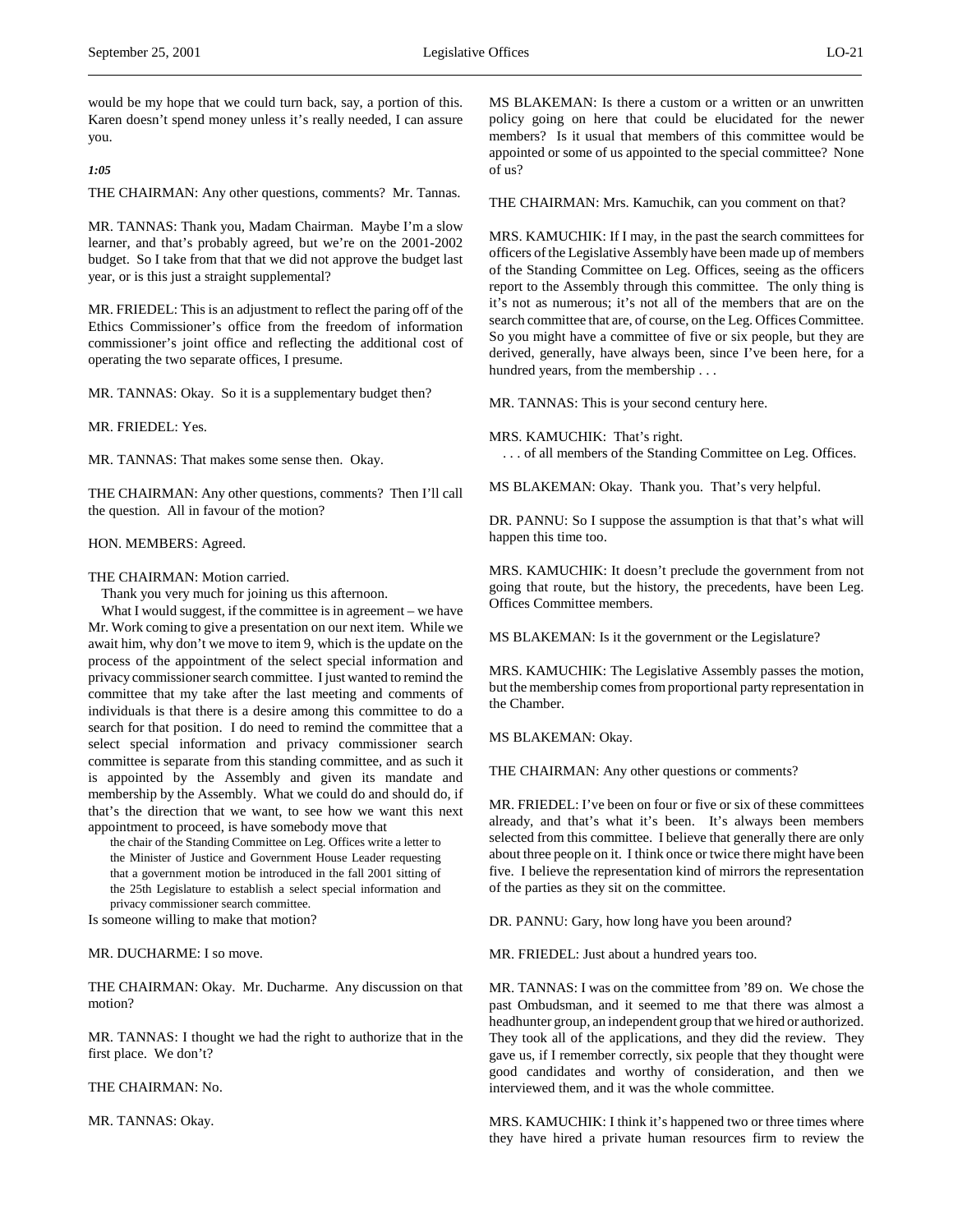DR. PANNU: Just a clarification. It's the select committee that makes those decisions to hire a headhunter and advertise the process? It's the select committee, not this committee; is that right?

MRS. KAMUCHIK: That's right. The mandate that is given to the committee by the Assembly will say: can or may hire outside firms or may have the secondment of government staff, such as the personnel administration office, to help the committee. They may also use the services of committee clerks. In this case it's Corinne or whoever replaces Diane. So the mandate of the committee tells it what they can do, and the committee decides whether they're going to hire an outside firm or go with PAO.

MR. REYNOLDS: Just to clarify, one technical point, the committee doesn't actually hire someone. In the final analysis the search committee makes a recommendation to the Legislative Assembly, if the Assembly is sitting, who would recommend the individual for the position, or there would be a recommendation to the Lieutenant Governor in Council in case it comes at a time when the Assembly isn't sitting, and then that appointment has to be ratified by the Legislative Assembly. In any event, the ultimate decision as to who is appointed is really up to the Legislative Assembly.

### *1:15*

MS BLAKEMAN: I wondered about a budget that goes along with this. Maybe I can get information on that. If it is a matter of hiring an outside firm or flying people in for interviews or even teleconferencing, is there an additional budget that's usually approved by the Legislative Assembly to the select committee, or is it expected that it would come out of the budget of this committee? How does that work?

MRS. KAMUCHIK: The search committee will establish its own budget based on its mandate. If it decides, for instance, to place ads in newspapers across Canada or keep it strictly within the province, that'll play a big role in deciding what the budget figure will be. There is provision made to fly in candidates. Again, if they're going across Canada, of course the cost will be higher. Whether the committee decides to hire an outside consultant plays a big factor; it'll increase the cost. So the committee decides its budget based on what it plans to do. In this case advertising is a big factor. Even in Alberta alone you have to do the daily newspapers, and you'll have to do the weekly newspapers. Of course, if you go across Canada, it would be much more expensive.

MS BLAKEMAN: And where would the money come from? Who is the select committee asking for the money?

MRS. KAMUCHIK: It'll have to come out of supplementary estimates. The Legislative Assembly cannot budget an amount in there until the committee is struck. If a motion establishing the committee is made in the fall and there's time to get it in supplementary estimates, which may be presented in the fall, it'll come in then. If the committee is struck at the end of the fall session, too late to make supplementary estimates, it would go to

supplementary estimates when the Assembly meets again in February. Well, I'm assuming it's February. It's a separate budget, completely different. It's not out of the Legislative Assembly Office.

DR. PANNU: So it's a budget that's not part of the Speaker's office budget then?

MRS. KAMUCHIK: That's right. It isn't. It's got to be supplementary estimates.

THE CHAIRMAN: Okay. Are there any other questions, comments? If not, I'll call the question. All those in favour?

HON. MEMBERS: Agreed.

# THE CHAIRMAN: Motion carried.

Welcome, Mr. Frank Work. We'll move back to item 7, and Mr. Work is just briefly going to go through the office of the Information and Privacy Commissioner's records retention disposition schedules. So if I could pass over this fascinating topic to you, Mr. Work. Just to remind members, we had tabled this at our last meeting and have put copies of the schedule into this agenda.

MR. WORK: Thank you, Madam Chairman. No doubt this will be the highlight of your afternoon. I should say that I came down a little early, fortunately. I did arrange for the gentleman who prepared our records disposition schedule, who is a consultant we use, Mr. Jim Blower, to be here at 1:30 to answer any technical questions you might have on the schedule, but we'll see how that goes. If you do have technical questions . . .

### THE CHAIRMAN: I'm sure he'll be here shortly.

MR. WORK: Yeah. I'll chatter for a while and try to give him time to arrive. The briefing note you have in your materials is very good and I think summarizes why this is here, and that is because it's required by the Freedom of Information and Protection of Privacy Act. Normally records disposition schedules are approved by the Alberta Records Management Committee, which is an internal committee of – it used to be Public Works; it might be Government Services now. As I said, that's an internal government committee that vets all the records disposition schedules for all government departments.

In the case of the legislative officers I guess it was thought preferable to have independent oversight of their records management; in other words, not have a government office supervise records disposition schedules but rather bring them to this committee for independent scrutiny and approval.

The significance of a records disposition schedule is that under the Freedom of Information and Protection of Privacy Act if someone makes an access request to a public body, they have to either come up with the responsive records and then go through the process of saying why they don't have to give access to something under the act. If they want to come up with the response, "Well, we don't have those records," one of the few legitimate ways they cannot have records is to say, "We've destroyed them." Under this legislation the only way you can now legitimately destroy government records or any public body records is if the destruction is according to your approved records retention and destruction schedule. So for all its length and technical complexity I guess it's a fairly significant document in that it's the rules by which government departments or public bodies in general can legitimately

 $\overline{a}$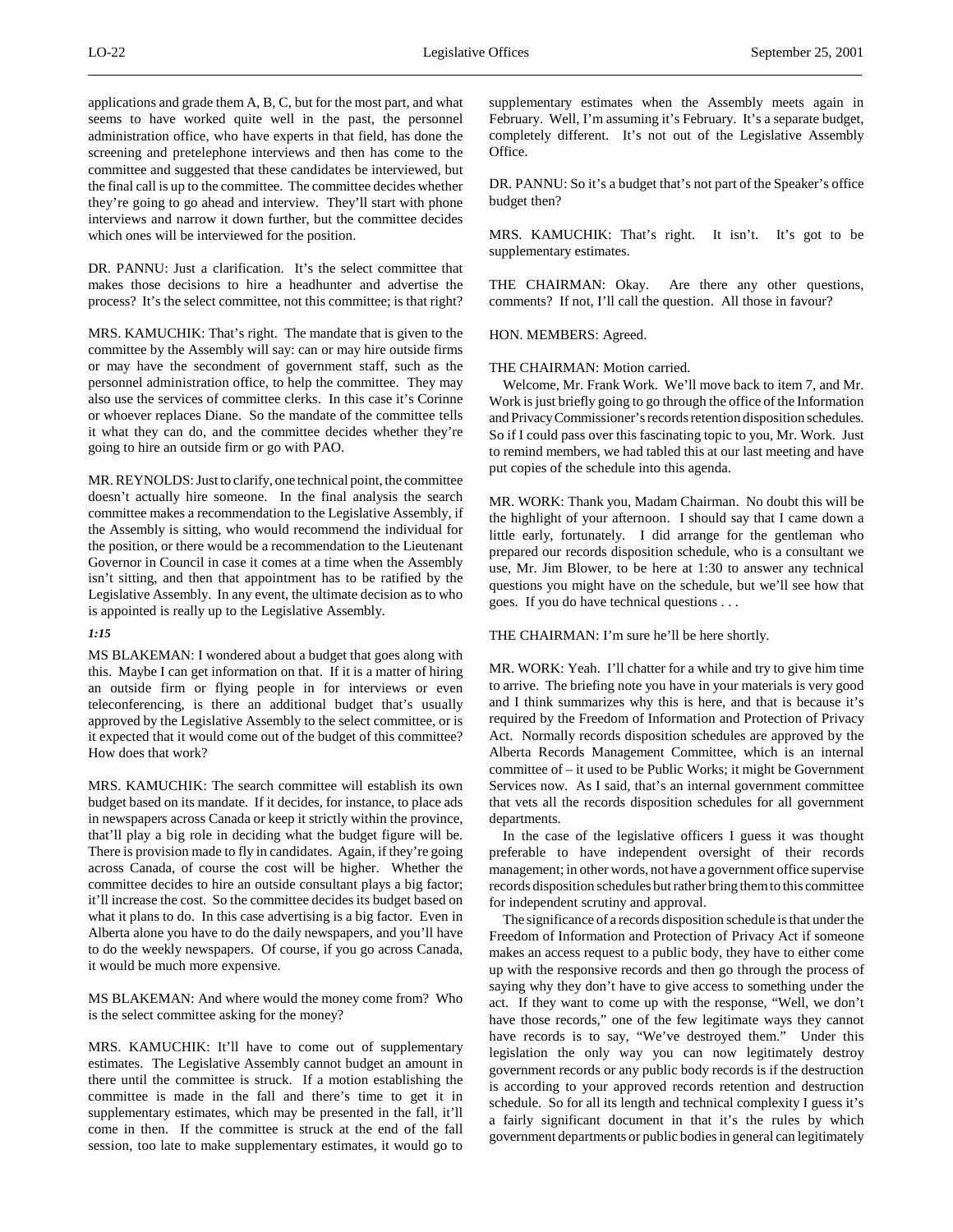$\overline{a}$ 

destroy records. Obviously, if there wasn't some valve on that, there would be a premium on warehouse space to store records.

What you have here is the records retention and destruction schedule of our office. As I said, ours was prepared by our consultant. He's a very well-known and I think highly regarded expert in the area of records management, and he assures me that we have not done anything unusual or out of the ordinary in terms of the times. If you'll notice, the records were all described in some detail in the document, and then on the right-hand side there are three columns that indicate how long they are to be retained and how and when they can be destroyed. Ours, I'm told, is consistent with the records management practices of any government of Alberta department. So there is nothing unusual to tell you about or nothing out of the ordinary.

Madam Chairman, I don't have much else to add other than that.

THE CHAIRMAN: I think that was a good overview. Does anybody have any questions? Mr. Friedel.

*1:25*

MR. FRIEDEL: Well, I just have a comment. I believe this was requested for information. I don't believe it's the intent that this committee would undertake to approve these schedules from time to time.

MR. WORK: Sorry, Madam Chairman. The gentleman walking into the room is Mr. Jim Blower, and as I indicated, he's the brains behind this. I'm sorry, Jim. We started a little early, so I just explained the overview.

I'm sorry, Mr. Friedel.

MR. FRIEDEL: It isn't usual that the Legislative Offices Committee approve or endorse or do anything different with these documents; is it?

THE CHAIRMAN: Maybe I'll ask Mr. Reynolds to offer clarification on this.

MR. REYNOLDS: I believe, Mr. Friedel, the reason that Mr. Work is here today  $- I$  could be wrong  $-$  is because the Freedom of Information and Protection of Privacy Act was amended like the other officers of the Legislature legislation to allow this committee to "make an order respecting the management of records in the custody or under the control of the Office of the Information and Privacy Commissioner." So authority was given to this committee to do that under section 61.1 of the Freedom of Information and Protection of Privacy Act.

MR. FRIEDEL: So we are required to do something?

MR. REYNOLDS: On request of the commissioner.

MR. WORK: If I understand the question, this is true, but your responsibility ends there. Once you've approved the overall scheme, there's no further involvement by this committee in the specifics.

MR. FRIEDEL: That's what I was getting at. As enlightening and exciting as this all would be, I'd like to suggest that other than approving the blanket arrangement, I don't think it's something we would want to get into on a technical or regular basis.

MR. WORK: What would happen is that if someone did make an access request to the Information and Privacy Commissioner's

office, again under the legislation that Mr. Reynolds was citing, it would have to go to an adjudicator, who would be appointed by the Lieutenant Governor in Council. If we said, "Well, I'm sorry, Mr. Adjudicator; they've asked for these documents; we don't have them anymore; we've destroyed them," the adjudicator would come back to us and say, "Well, what was your authority for destroying them?" Then we would hoist this in the air and say, "Our duly approved records destruction schedule." So, as you say, the committee's role ends after approval.

Mr. Blower, I had indicated that there was nothing out of the ordinary with this compared to other government departments' schedules, or we haven't done anything special, I don't think.

#### MR. BLOWER: No. I believe not.

I think it is important to keep in mind that these schedules do not authorize destruction of material so much as saying: you do not destroy until this time. It's an active document on an annual basis. Even when information comes up for destruction or transfer, that has to be reviewed by the individuals on the Records Management Committee to ensure that it goes the next step. It isn't a blanket "These are now seven years old; we destroy them." It's "These are now seven years old; if they don't have a need financially, administratively, legally, then we can go ahead with the process of destruction."

MS BLAKEMAN: Records management is in my background, not that I want to go into it now, but perhaps through the clerk it could be supplied. I need a legend, a translation menu here because I don't follow all of your abbreviations. So if that could be supplied to the committee through the clerk or just to me if I'm the only one that's interested. We certainly don't need to do it now. Just so I have it in my records. If I ever look at this again, I will understand what S/O means.

MR. WORK: We can certainly do that.

MR. DUCHARME: Madam Chairman, looking back at the minutes of our last meeting of June 13, Mr. Hlady had made a motion that

the Standing Committee on Legislative Offices approve the office of the Information and Privacy Commissioner's records retention disposition schedules as developed in accordance with the Alberta Government records management guidelines.

At this time on Mr. Hlady's behalf I'd like to move this motion once again.

THE CHAIRMAN: Any comments on the motion? Questions? All those in favour?

HON. MEMBERS: Agreed.

THE CHAIRMAN: Motion carried.

I'd like to thank both Mr. Work and Mr. Blower for joining us this afternoon.

MR. WORK: Thank you, Madam Chairman.

THE CHAIRMAN: At this time I would like to welcome Monica Norminton. She is here on behalf of the Auditor General to deal with the two issues that we have under agenda item 8. The first item will be Approval for the Audit of the Universities Academic Pension Plan under Section 12(b) of the Auditor General Act. Monica, welcome. If you could just go ahead and explain that one to us.